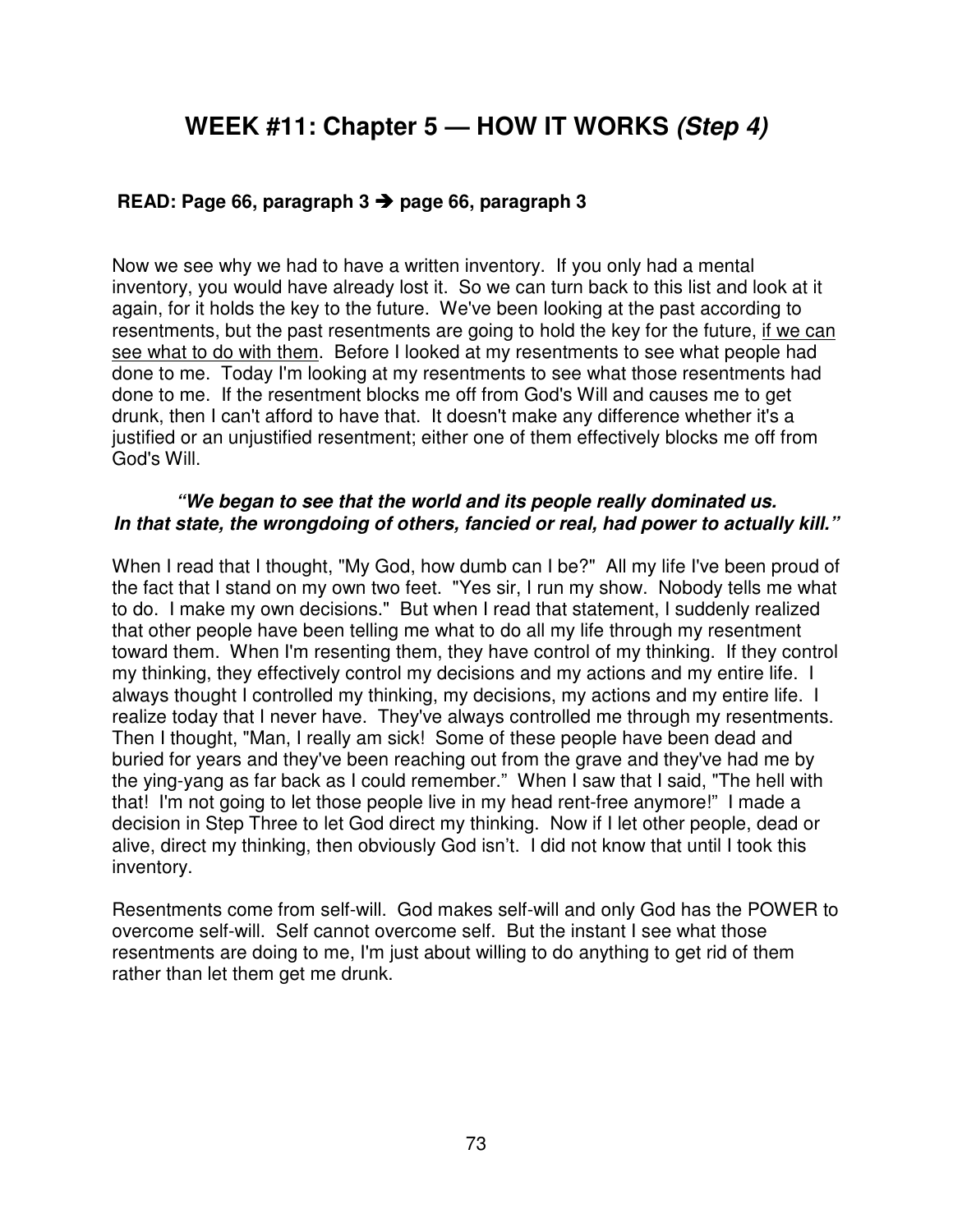## **READ: Page 66, paragraph 4 page 67, paragraph 1**

We write our resentments down on paper and analyze them. We have these three columns there and we read them across. We can learn a lot about them. We can analyze them. We can't analyze them when they're only in our minds. Only when we get them down on paper can we analyze them. This is sort of like a little computer. You have the first column down. If the name is down, you can extract the cause. Once we get the cause, we can trace the cause and find out which part of self it affects. Then for the first time we can get a pretty good picture of the truth of the resentment. Now when we do this, we're getting rid of about 95% of these resentments simply by listing and analyzing them. When you list and analyze the resentments, about 95% of them are going to look dumb. They appear stupid on paper. So we get rid of them. There will be some, however, that we will hold onto - especially those deep-seated resentments. Bill suggests that we use prayer on those. There is no way that you can enter into a relationship with God and the communion with God in prayer about the well-being of another individual and at the same time continue to resent him. One will remove the other.

In the program we tend to focus on the Third Step and Seventh Step Prayers and hardly anyone ever mentions the Fourth Step Prayer that appears on the top of page 67. If you have resentment and you're re-playing it over and over again, then you are cutting yourself off from God's Will working in your life. The Fourth Step Prayer is the prayer you should be praying. Also there's an example Bill uses in "Freedom from Bondage" on page 551 in The Big Book. It's a classic example of using prayer on resentments.

## **READ: Page 67, paragraph 2 page 67, paragraph 2**

It's so simple you may think it won't work. But if you follow these simple instructions and do what The Big Book says, I guarantee you that your resentments will be removed so God can direct your thinking in that area of your life. But it will do no good to get rid of them if I don't know how to keep them from coming back because the world is full of sick people and tomorrow they're going to do something to me; I'm sure of it. And if I'm not careful, I'll resent once again. And I can't have one. If I have one resentment, then almost immediately I'll have two, three, twenty, thirty, and I'm a basket case all over again. I've got one more thing to do before I'm through with resentments. We've got to get down to the cause of this thing. We've got to get rid of the real things within ourselves that started it all.

## **DESCRIBE & DISCUSS FOURTH INSTRUCTION OF INVENTORY PROCESS**